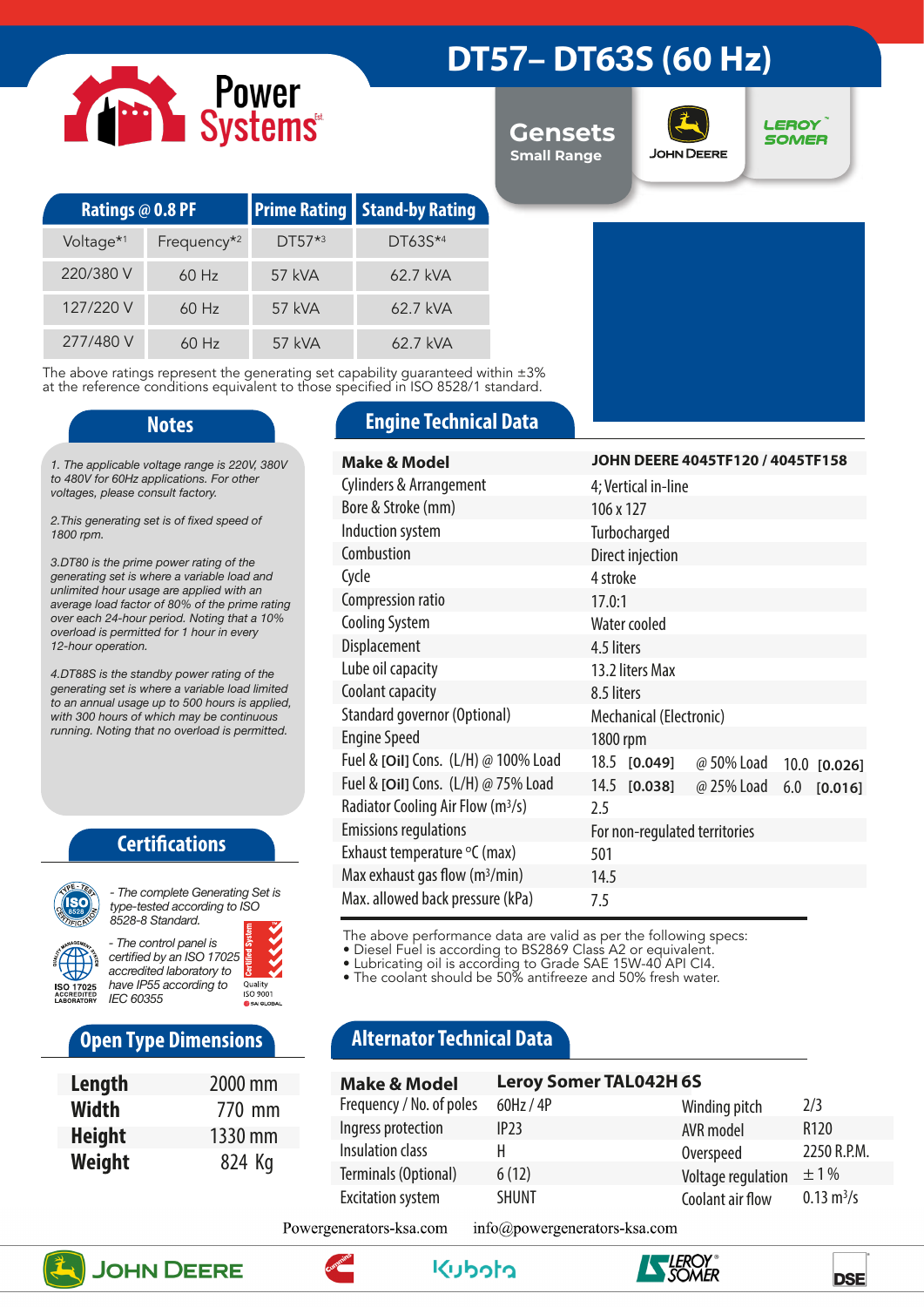

### **DT57– DT63S (60 Hz)**

**Gensets Small Range**



**LEROY SOMER** 

### **Control Panel Specifications**

GMP260MK (DSE6010 MKII) panel is an automatic start generating set panel of microprocessor-based design which is capable of interfacing with electronic engine through the can-bus J1939. It is fully configurable by front fascia buttons and PC software as well. If Mains voltage is to be monitored, DSE6020MKII can be offered.

Circuit Breaker Schneider or ABB, 3 Pole MCCB (4 Pole available as Optional)



### **Construction**

| <b>Sheet Fabrication</b> | CNC shearing & bending                                                                                                                                                                        |
|--------------------------|-----------------------------------------------------------------------------------------------------------------------------------------------------------------------------------------------|
| Paint type               | Heat-treated powder-coated                                                                                                                                                                    |
| <b>Paint application</b> | Electrostatic corona spraying                                                                                                                                                                 |
| <b>Durability tests</b>  | • IMPACT [EN ISO 6272]<br>• Salt spray resistance [ASTM B117-73]<br>• Humidity Resistance [ASTM D2247]                                                                                        |
| Compliance               | • Panel is compliant with [ISO8528-8]<br>• Clearance & Creepage [IEC60355-1]<br>• Leakage current & Dielectric strength [IEC60355-1]<br>· Protection against electric shock [IEC600 364-4-41] |
| Degree of protection     | IP <sub>55</sub>                                                                                                                                                                              |
| Wire crimping            | • Crimping force up to 20KN<br>• Accuracy of 0.01mm<br>$\bullet$ Each crimping is checked by Komax CFA $+$                                                                                    |
| Wire coding              | • Wires are coded by wire color and cross-section<br>• Wires are coded by printed numbers<br>• Wires are coded by printed function of the wire                                                |

| <b>Protection</b><br>(standard) | (OPTIONAL Note <sup>1,3</sup> ) | <b>Control</b><br>(standard)   | (OPTIONAL Note <sup>1</sup> ) | <b>Instrumentation</b><br>(standard) | (OPTIONAL Note <sup>1,3</sup> )   |
|---------------------------------|---------------------------------|--------------------------------|-------------------------------|--------------------------------------|-----------------------------------|
| Over/Under AC voltage           | High oil temperature            | Remote start input             | Battery Changer: 5A, 10A, UL  | Gen AC Voltage: 3ph VLL & VLN        | Lube oil temperature              |
| Over / Under frequency          | High exhaust temperature        | <b>Emergency Stop button</b>   | Fuel pump control             | Gen Frequency: Hz                    | Exhaust temperature               |
| Delayed Over current            | Low fuel pressure               | Common Alarm volt-free contact | Extension:                    | Gen Current: 3 phase A               | Engine Inlet air (Boost) pressure |
| Short-circuit                   | Low coolant pressure            | Event log (50 events)          | Ethernet - Modbus TCP         | Power: KW, KVA, KVAR & PF            | Charging ammeter                  |
| Over KW                         | Low fuel level                  | <b>Weekly Exerciser</b>        | RS485- Modbus RTU             | Energy: KWhr, KVAhr, KVARhr          | Fuel pressure                     |
| High Engine Temperature         | Low oil level                   | Audible Alarm                  | Webnet – GPS tracker          | Lube Oil pressure                    | Coolant pressure                  |
| Low oil pressure                | High winding temperature        | <b>Standard CANbus J1939</b>   | Water in Fuel Detection.      | Engine coolant temperature           | Fuel level                        |
| Maintenance Alarm               | High bearing temperature        | Preheat control                |                               | <b>Battery DC Voltage</b>            | Lube oil level                    |
| High/Low Battery voltage        | Low boost pressure              |                                |                               | DC Alternator Voltage                | Winding temperature 3xRTD         |
| Low coolant level Note 2        | Fusible link fire protection    |                                |                               | <b>Engine Speed</b>                  | Bearing temperature RTD           |
|                                 | Low coolant temperature         |                                |                               | Operating hours                      |                                   |

Note 1: some OPTIONAL features could be standard if CANbus is established within electronic engines.

Note 2: Low coolant level protection is standard feature for Gensets above 200KVA, otherwise it is optional.

Note 3: There is limitation in the number of protections and measurements that can be offered with GMP260MK.

Other types of control Panels & Modules can be offered according to required specifications (DSE 7310/20, 7410/20, 8610, 8810 and Others).

Powergenerators-ksa.com

info@powergenerators-ksa.com

**Kuboto** 



**JOHN DEERE**